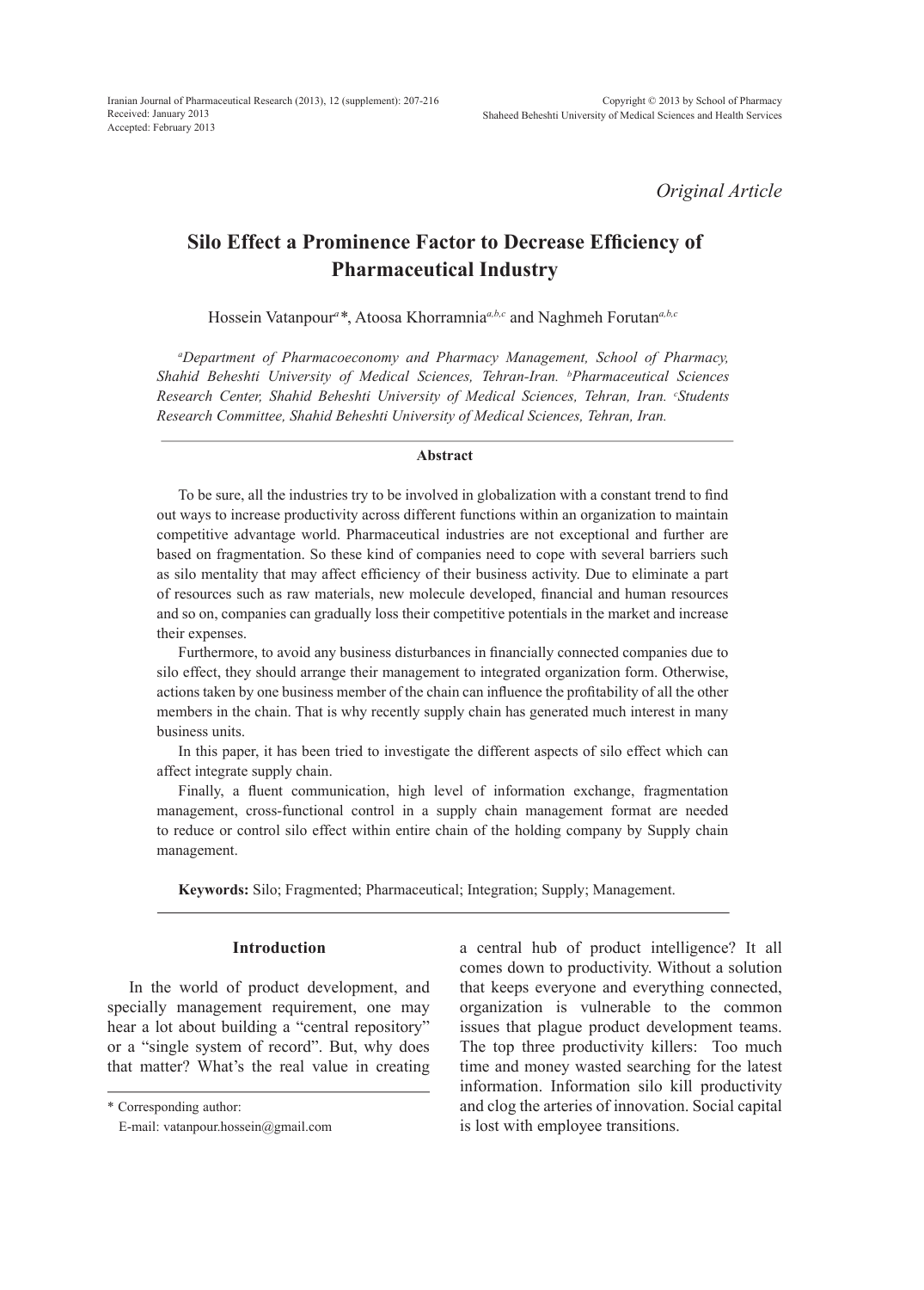How much more productive could your team be if you had all of your product intelligence ideas, feature requests, requirements, design specifications, analysis documents, release plans, defects, trace relationships plus all the related conversations that happen during the development process in one system that's accessible, organized, and connected at all times?

The ultimate goal in supply chain management (SCM) is to create value for the end customers as well as the firms in the supply chain network. To accomplish this, firms in the supply chain network must integrate process activities internally and with other firms in the network. The term process integration means coordinating and sharing information and resources to jointly manage a process. Integration is process of redefining and connecting parts of a whole in order to form a new one (1).

Process integration can sometimes be an extremely difficult task, because it requires proper training and preparedness; willing and competent trading partners; and, potentially, a change in one or more organizational cultures. However, the benefits of collaboration and information sharing can be significant: reduced supply chain costs, greater flexibility to respond to market changes, less supply chain safety stock, higher quality levels, reduced time to market, and a better utilization of resources (2). Every organizational model either medium or large sized, divides its employees into business units or departments and pharmaceutical not exception. Each fragmentation consists of people and cross-functional<sup>1</sup> team that they create to own area. The ultimate success of the business requires cross-functional integration and management's abilities within the firm and across the network of firm to integrate the company's intricate network of supply chain.

Our present environment and the opportunities for innovation requires more integrated thinking and cross-functional solutions, but many efforts like silo effects still occur independently, isolated from other's insights and perspectives. The sharing success and working for the greater good are meaningful and appealing to organization, but individuals frequently act out of self-interest.

If everyone does his or her job well, everyone succeeds and in fact, if there is a problem anywhere in the organization, everyone fails. Everyone is responsible for each other›s work in any organization, it›s not only important that everyone do what they are supposed to do, everyone also needs to work together.

By understanding the supply chain management processes and how they should be implemented, executives will be able to create more integrated supply chains which will lead to higher revenues and increased profitability for all member firms.

Since 2010 the phrase "silo effect", has become popular in the business and organizational communities, it refers to a lack of communication and common goals between departments in an organization. It is of course opposite of system thinking in an organization (3). Critics of silo contend that managers serve as information gatekeepers, making timely coordination and communication among departments difficult to achieve, and seamless interoperability with external parties impractical."

# *Fragmentation and fragmented industry*

An industry in which no single handed enterprise has large enough share of the market to be able to influence the industry›s direction and the other way an industry in which there is no clear leader in market share, and no company determines the direction in which the industry is going. It is more difficult to predict market trends for fragmented industries than for industries with a clear market leader.

## *Fragmentation in pharmaceutical industry*

The global pharmaceutical industry consists of thousands of companies, including biotech firms, generic drug-makers, contract research organizations, wholesalers and retailers. The pharmaceutical industry is relatively fragmented, with the biggest company, Pfizer, holding less than 10% of the global market.

The pharmaceutical industry is awash with sales and marketing data, but getting instant access to this information to solve business problems is often fraught with difficulty. An immediate and fundamental obstacle is that

<sup>\*</sup>**Cross-Functional:** Cross-Functional Team is composed of people with varied levels of skills and experience brought together to accomplish a task. As the name implies, Cross-Functional Team members come from different organizational units.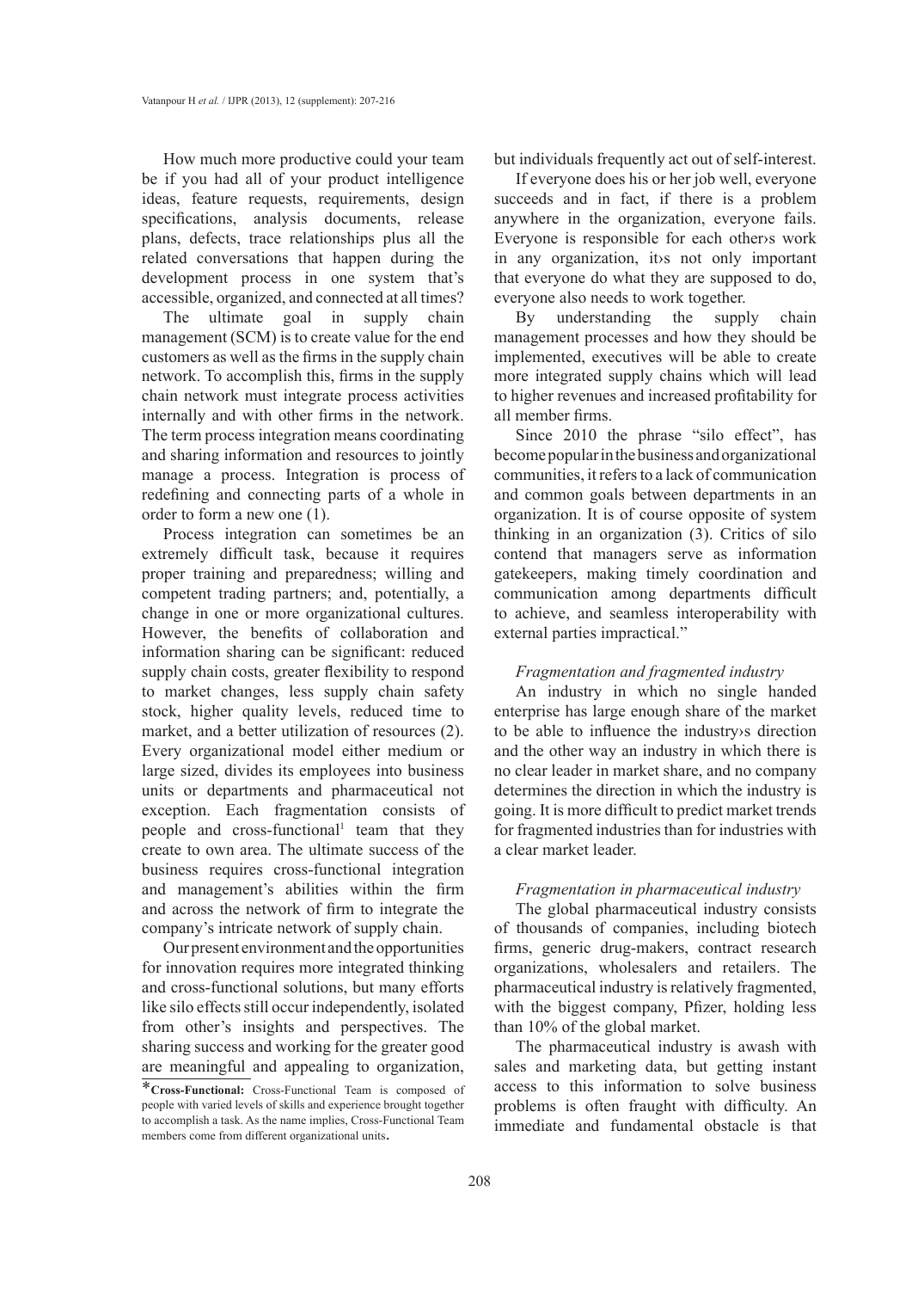answering even simple business questions usually requires several sources of disparate data to integrate.

Data providers themselves do not have a completely integrated view of the sales and marketing pharmaceutical universe; some specialize in primary care markets, some in secondary care and others have limited coverage in both. In addition, Data providers have historically developed their products and solutions around single data sources, focusing on one particular outlet or market sector at a time.

Furthermore, this approach is often inherent in the way the data provider's business is organized in contrast to the consumer's need for a broader view of the pharmaceutical universe. Internally, pharmaceutical companies also have operational database systems focused on single data sources, such as ETMS, CRM, financial or HR data – all of which can be applicable to the sales and marketing teams. These factors combine to hinder the provision of a full picture of all the sales and marketing data in one easily accessible database. Another challenge is that historically the technology available within open-market reporting and analysis tools has not been able to cope effectively with the complex pharmaceutical data models. This has led to data providers developing various proprietary tools that handle only their own particular types of data.

Finally, pharmaceutical companies have struggled to bring real pharmaceutical data and technical knowledge together internally to implement a truly integrated picture of all their possible sales and marketing data sources. Unlike other industries such as finance and manufacturing, little outside specialist knowledge has been available to help. Hence, pharmaceutical companies are reliant on their own internal IT and marketing teams for their knowledge of the business problems, further fragmentation in data sources occurs between national and sub-national data, underlying data and appropriate technology.

The pharmaceutical industry faces a common problem in the fragmentation of sales and marketing data. This has led to: Significant amounts of time being spent inappropriately preparing and formatting data. Proprietary solutions handling only one data source at a time. Opportunities lost because the behavior and characteristics of pharmaceutical markets cannot be analyzed quickly enough to ensure that sales and marketing investments can be channeled efficiently.

# *Silo effect, the main issue in fragmented industry*

The term "Silo" is quite commonly used in literature on organizational performance to describe inwardly focused organizational units where external relationships are given insufficient attention. Breakdowns in communication, cooperation between unit participants and other stakeholders, and the development of fragmented behavior, are common features. The result is that the organization falls short of making its best contribution to the needs of immediate and wider groups with an interest in the unit's continued good performance (4).

Silo can arise within organizations. In a paper quoting a 2003 Survey on Leadership Challenges by the American Management Association. Florence Stone notes that:

"….. *Getting people who have different agendas to work together is amongst the biggest obstacles facing business today"* (5).

Silo can also arise between organizations. In a recent paper Conrad Guelke notes that:

"…. Organizational parochialism is characterized by a lack of co-operation between [and within] agencies. In a corporate environment where decision-making is being increasingly "unbundled", and business unit fiscal performance is the priority, the values of teamwork and co-operation are often neglected" (6).

Silo may be defined as groups of employees that tend to work as autonomous units within an organization.

On a farm, silo prevents different grains from mixing. In an organization, the silo effect limits the interactions between members of different branches of company, thus leading to reduced productivity.

The silo effect is a phrase that is popular in the business and organizational communities to describe a lack of communication and common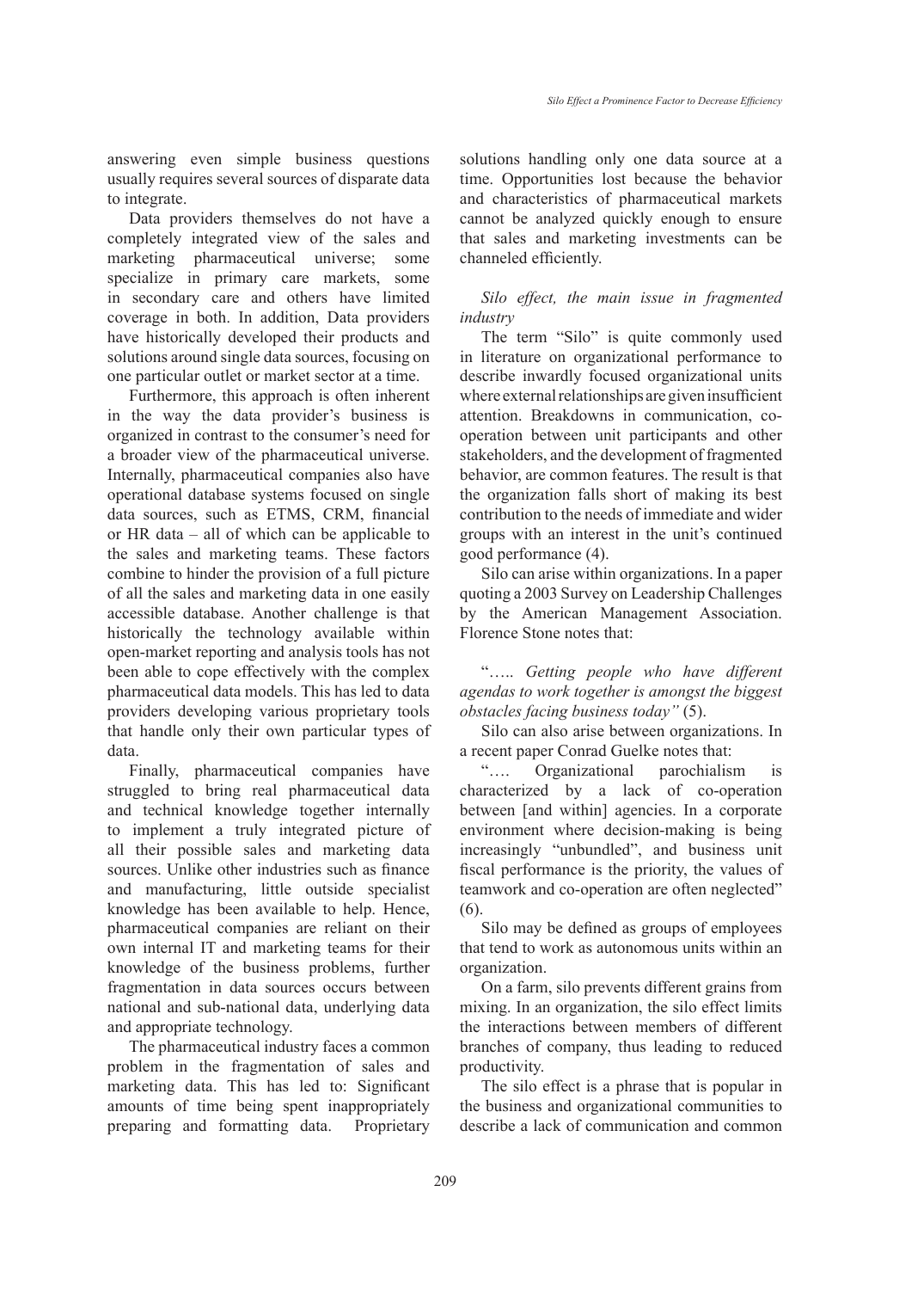goals between departments in an organization (7). Silo maybe defined as groups of employees that tend to work as autonomous units within an organization. They show a reluctance to integrate their efforts with employees in other functions of the organization.

## *Silo can distract disciplines of organization*

Although not a major focus in this report, silo behavior can also arise between disciplines and occupations.

In an article on management cultures and learning, Edgar H. Schein notes That "occupational communities" (fishermen and miners are quoted) often develop similar attitudes within their occupations irrespective of national origin (8).

The smooth running of complex organizations such as hospitals and Universities, for example, demands very high levels of understanding and co-operation between professional groups with different expectations and training. The tensions that can arise between these groups can reduce organizational performance unless wellmanaged.

Silo, whether within or between organizations or between disciplines, have their origin in human behavior. The term "silo mentality" is often used describe individual and group mindsets which can be divisive within and between organizations and which are most often manifested as communication barriers creating disjointed, disconnected and detrimental way of working. It is helpful to think of silo existing in degrees along a continuum.

## *Silo mentality/Silo effect*

A mind-set present in some companies when certain departments or sectors do not wish to share information with others in the same company. This type of mentality will reduce the efficiency of the overall operation, reduce morale, and may contribute to the demise of a productive company culture. Nowadays when somebody does something better or faster, this may waste, due to the respecting the silo mentality, the second phase of the process is made so it can start at an established moment with an established outcome coming from the previous, so… the positive effect is lost (9). When group of firms are working together a delay in any steps it will transfer to entire chain, then according to Wisner et al. "I win, you lose" silo mentality manifests itself in the form of using cheaper suppliers, paying little attention to the needs of customers and assigning few resources to new products and service design. Eventually, these firms will create quality, cost, delivery timing, and other customer service problems that are detrimental to the supply chain (10). Describes silo mentality as the most significant obstacle to overcome in supply chain management of most companies. Internally, the silo effect can also be present among department (11).

Too often, companies do not consider the impact of their actions on their supply chains, long term competitiveness and profitability. An "I win, you lose", silo mentality can stand out when using the cheapest (or hungriest) suppliers, paying little attention to the need of customers, and assigning a few resources to new product and service design. Particularly with companies involved in global supply chains, silo mentalities can crop up, stemming from cultural differences (12).

Conditions that may be conducive to the establishment of silo mentality are covered in a 2004 paper by Florence S. (13). Summarizing a survey on internal collaboration by the American Management Association, notes that these conditions may include: The attitude of unit managers. Indifference to other departments' needs. Strong departmental priorities relative to corporate priorities. Poor project management. Geographic separation. Isolation mind-set. Financial rewards based on individual unit results. Policies/ procedures that make cooperation difficult.

# *Information Silo*

An information silo is a management system incapable of reciprocal operation with other related management systems. The expression is typically applied to management systems where the focus is inward and information communication is vertical.

In pharmaceutical business information, analysts have to contend with delivered through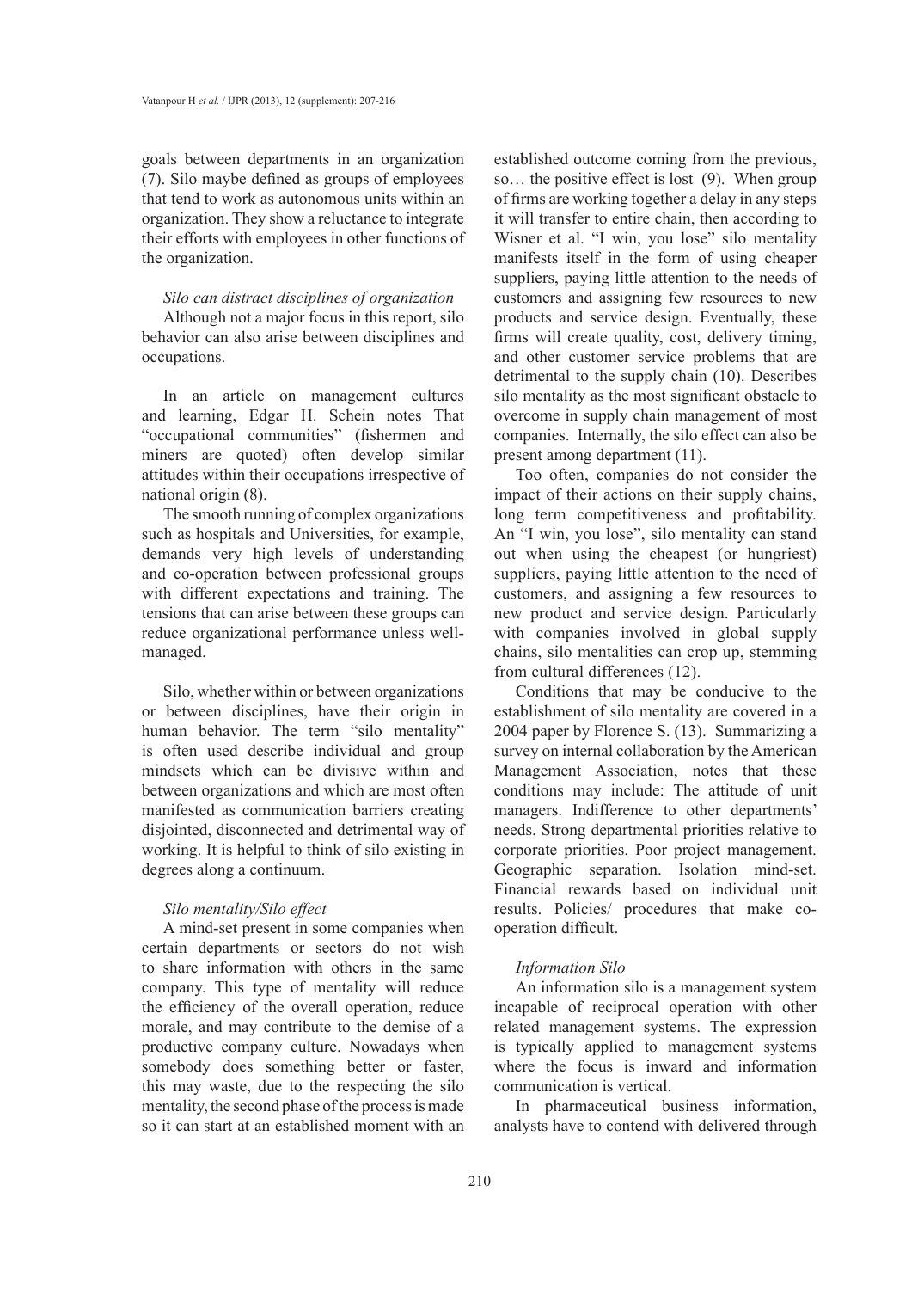a numbers of different proprietary canal with different data provider. Indeed, some providers supply one tool to deal with one type of data and another tool to deal with a different type of data. Moreover, pharmaceutical companies have their own internal tools to extract the data from a variety of different sources.

Each new report or analytical request from management may mean hours, or even days, of collating data to answer what appear to be simple business questions.

Even for the companies who have invested significant amounts of time and money on building a data warehouse, it is often the case that adding new, or modifying existing, data sources can lead to significant expense and change that does not fit within the timescales of the business.

Factors such as bridging and complex data modeling all contribute to the time it takes to integrate the disparate data sources into one database in pharmaceutical industry, business consumers of the data such as medical doctors, senior managers, brand managers, sales manager, product manager, distributor managers and sales representatives simply cannot afford wait.

The prominent problem that pharmaceutical problem face is a disproportionate amount of a business information analyst's time is spent integrating data into reports using tools and technology not really suited for the job. This leaves the analyst with little time for real analysis of cause and effect in markets- relegating important analysis of the behaviors of a market to a "nice to have". Thus pharmaceutical faces uninvited to information silo effect.

## *Silo effect classification*

Silo effect can classify according to the spreading direction within organization or chain. In doing so, silo has barriers fragment organizations. These barriers create an 'us and them' mentality which makes boundary crossing difficult, and often causes major anxiety in employees having to attend meetings with or visiting other departments, sites or teams.

## *Information Silo*

An organization face obstacle for flow information entire chain and these barriers can happen to managers with employees or within employees together, that categorize it to: Vertical Silo; Horizontal Silo; Silo Mentality/Silo Thinking.

Silos are not really physically present in organization; they exist in mind of employees who have a shared impression of its reality (Diamond and Allcorn, 2004, 2009). They believe if they keep other out, they can make safety and comfort environment for themselves. They make specific barriers within area for themselves and who are 'not like us'.

John S. Carroll suggests that employees at different levels in a given hierarchy can have different understandings and may not communicate easily (14).

Davise discusses how an organization with silo mentality will "*look to their own …. Interests rather than that of the … (organization) as a whole*" (15).

## *Financial Silo*

The chain of firms (supply Chain) that they are working together for a common goal, maybe due to the lack of trust, some firms of this chain save financial of resource for own credit and they ignore the benefit whole chain.

#### *Supply chain*

The supply chain's phrase initiated over the two last decades, while all the businesses face severely competition environments. In such competitive environment, any frustrating times will make irretrievable effect on whole entire firms that are linking together and contribute to make beneficial businesses. As mentioned ahead, pharmaceutical industry is a fragmented industry that all parts should work harmoniously together to the entire chain gain maximum benefit. Consequently supply chain management and shareholder values are closely linked, and supply chain manager play a vital role to integrate the chain.

Supply chains need to provide an adequate service level (minimizing stock-out costs) while controlling costs of holding, ordering, transporting, and purchasing.

The continuous relationships make supply chains more efficient and the flow of information will be without obstacle that might include lower purchasing costs for the core supply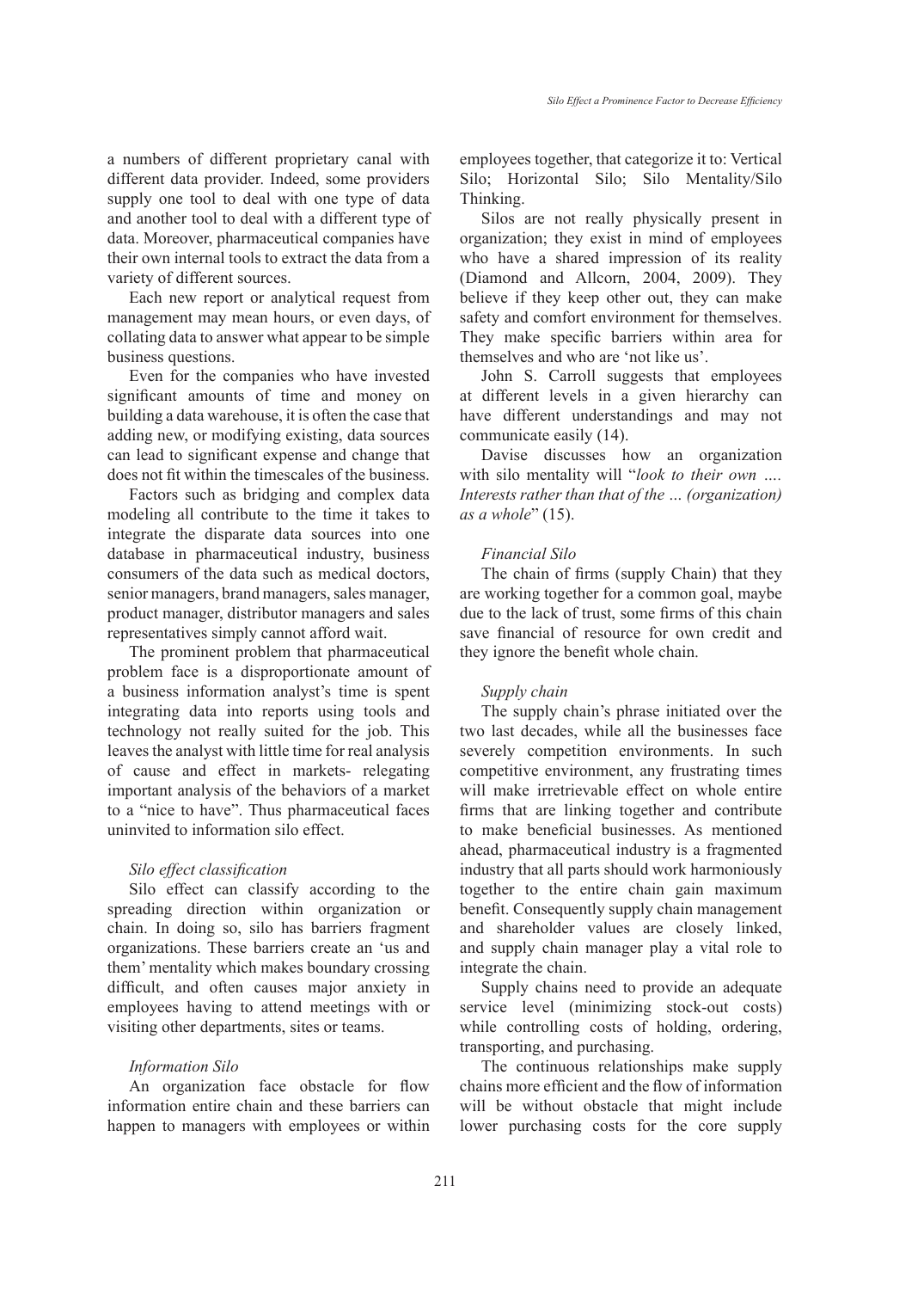chain member, which may pass these savings on to customers or better service to customers, thus the vendor (or supplier) has more precise information about customers demand, thus they can have more control on their operations consequently they will have more efficiently chain.

## *Supply chain integration*

The purpose of supply chain management is described by Kaufman as follows "… remove communication barriers and eliminate redundancies" through coordinating, monitoring and controlling processes (16). The integration of supply chains has been described by Clancy as:

… Attempting to elevate the linkages within each component of the chain, (to facilitate) better decision making [and] to get all the pieces of the chain to interact in a more efficient way [and thus] ... create supply chain visibility [and] identify bottlenecks (17).

The bass of integration can therefore be characterized by cooperation, collaboration, information sharing, trust, partnerships, shared technology, and a fundamental shift away from managing individual functional processes, to managing integrated chains of processes (18).

According to the research, one of the prominent effects that make obstacle for integration within organization is silo effect. Silo effect can appear as silo mentality, financial silo, information silo, vertical silo and horizontal silo in a chain of firms.

# *Cause silo effect in fragmented industry*

The silo effect has the propensity to exist throughout a company, or between subsidiaries within a wider corporation, resulting in division and fragmentation of work responsibilities within the organization. Departments and business units can fragment into even smaller silos based on strong personal bonds, and areas of commonality that differentiate groups of employees from the rest of their departments, or lack of communication causes departmental thinking to hide ideas from other departments. Organizational silos don›t just appear spontaneously, they›re created by a mix of mindset, culture, and process factors that many associations share. The silo effect gets its name from the farm storage silo; each silo is designated for one specific grain.

Silos are also an offshoot of decentralized management. Once one sector starts to see its own goals as more important than those of the organization as a whole, and when individualism predominates over team spirit, silos emerge. The followings are some causes that crease silo effect within organization:

## *Different departments, different goals*

In silo formation, it is important to realize that individual divisions often have necessary, but conflicting priorities. Usually, when organizations turn into silo, it›s because goals, and any compensation tied to those goals, reinforces silo-oriented behavior. As mentioned above, pharmaceutical industry is fragmented essence, each of them has their own authority and objective too. The common conflict that is more highlighted in pharmaceutical industry is between pharmaceutical shareholders' objectives and medical services that can serve to society.

## *Promotion and over incentives*

In those chains are often major incentives for an employee to restrict most personal interactions to their own division. Employees generally report to members of their own division. When they find a lot of win/lose trade-offs. For example, if the budgeting process starts with a fixed pie and when one of them gets something it comes out of the other›s budget, it›s win/lose, which reinforces organizational rivalry. Result**:** Silo

In the other hand there is often major incentives for the deportment to restrict most personal interactions to their own area. The departments generally report to members of their own portion. Performance is appraised and compensation determined based mostly on perceptions from within their departments and maybe finished projects is counted as successful when they finish on time no matter what, while Operations is counted as successful based on system stability and performance. This means although the ultimate result has an incentive for entire chain but keeping all new codes out of production as long as possible shouldn't neglect. Result: Silo. *Different Education levels, different concepts*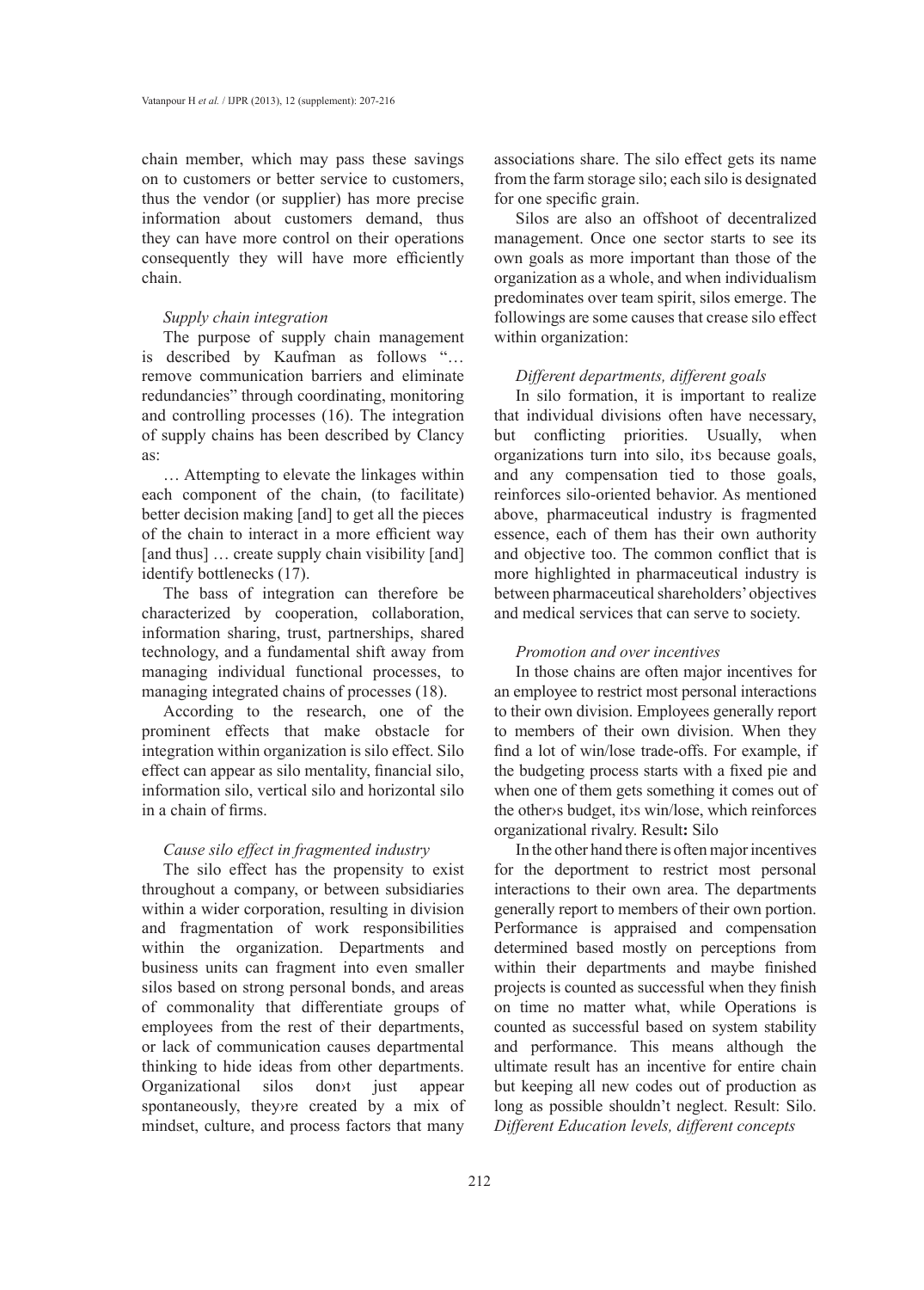Significantly, when left to their devises, employees within an in-group form and entrench their own sub-culture that becomes distinct from the rest of the organization (The term "sub-culture refers to the creation of new cultural characteristics within a subgroup of an organization). This sub-culture makes it increasingly difficult for other members of the company to integrate into the group. Outside employees may have difficulty in understanding and articulating this culture and be unable to conform to the social norms it requires.

Employees within a given or in-group often socialize more with each other even at communal office functions. Members of a given out-group maybe and feel unwanted by the in-group within a social context. Employees will tend to feel most comfortable in their own division with their friends. Alternative sub-cultures are hard to crack, different and less inviting. Hence organizational silos are created.

## *No direct access end user comments*

In Pharmaceutical industry access to end customer almost not possible, it is a prominent conflict that who is the real end customer in pharmaceutical industry. Is it the medical doctor who prescripts medicine for patients? Or is it the patients visit medical doctors to get prescription for own disease?

# *Complicated regulatory and Team crossfunction authority*

The pharmaceutical industry develops, produces, and markets drugs or pharmaceuticals licensed for use as medications. Pharmaceutical companies are allowed to deal in generic and/ or brand medications and medical devices. They are subject to a variety of laws and regulations regarding the patenting, testing and ensuring safety and efficacy and marketing of drugs. High level fragmented area and serious regulatory test for each portion and strong authority for them, easily push pharmaceutical industry to face silo effect.

## *Fast expansion companies*

When a company experience fast growth, it tends to become more segmented, the company's core values, strategies, mission, and vision will not clearly communicated and understand throughout the growing organization.

### *Lack of trust*

In organization are no trusts at all, their employees appear to be out to undermine each other more than they›re out to be successful at their own responsibilities. Worse, the attitude is contagious. The people reporting to them act just like they do. Thus entire chain it will be no trust, no ability to collaborate ... nothing. The supervisors accept a lot of blaming, which seems to have become our core competency.

## *Knowledge be superiority*

As pharmaceutical industry is knowledge basis some individuals guard information and knowledge as a way to garner and apply power. They believe as long as we have knowledge for ourselves, we will win and the other loses for this reason they show a reluctance to share information with the others.

## *Communication barriers*

Silo formation is undesirable as it creates barriers to communication among divisions. This facilitates divisions working in isolation, which negatively impacts the work process since there is a lack of integration between functions. This is particularly serious in service-based organizations like pharmaceutical industry that compromise on the ability to offer an integrated solution. In virtually every company where silo effects are present, various broad organizational objectives and goals are not optimally achieved; because the collective brain power and work potential of the organization cannot be fully harnessed.

## *Minimal Co-operation between areas*

Employees do not co-operate with and assist other departments in the company as much as they should, costing the firm time, effort and money. Importantly within a company or Group that offers a variety of products or services, employees may be reluctant to refer work to other sectors of the company.

## *Contagion*

When Silo effect happens in one part of chain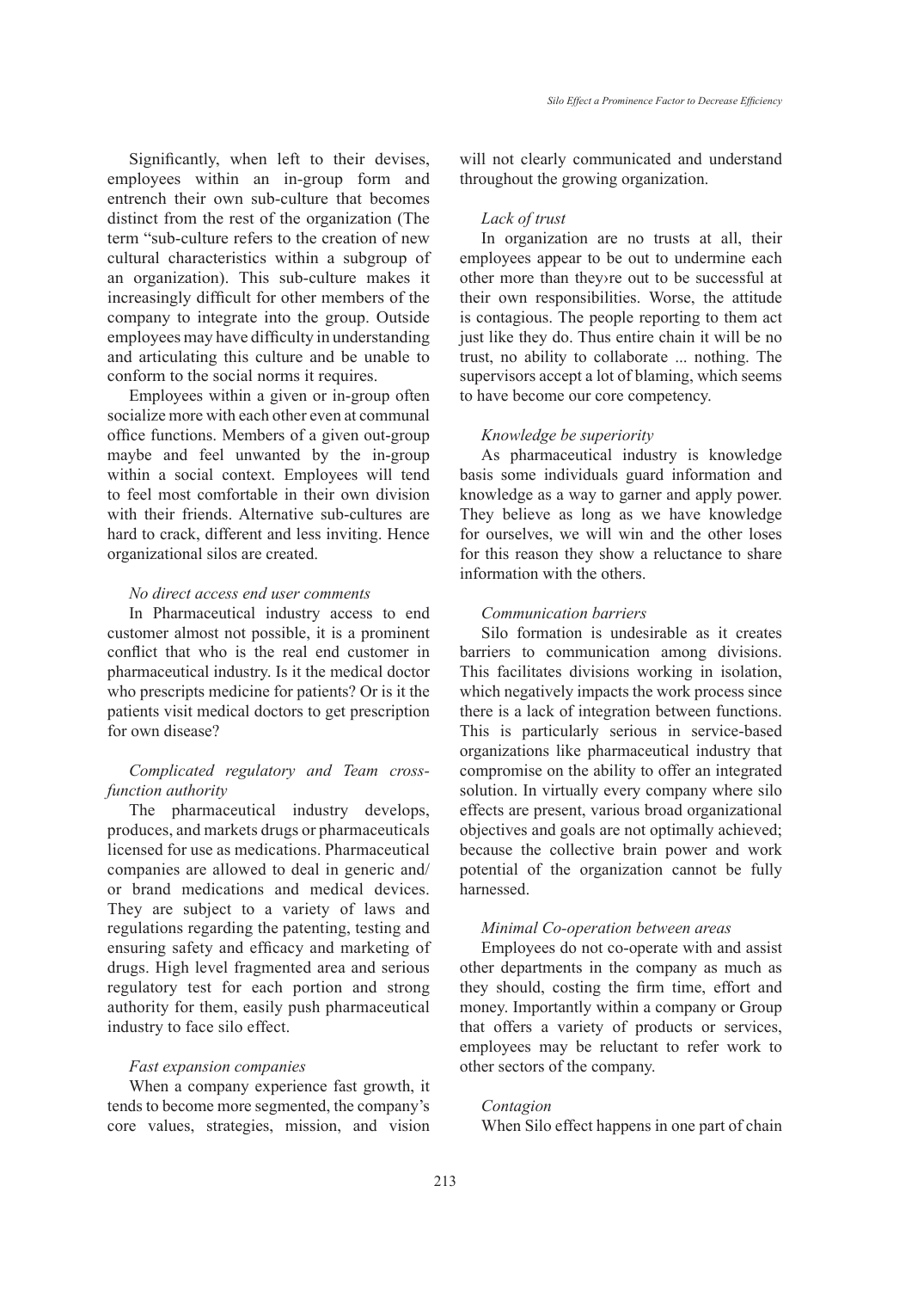unfortunately it will spread within entire supply chain.

#### *Over care about own department*

When staff members more than proud and care about their functional responsibilities, might it's great but taken to the extreme it can result in close-mindedness against input and feedback from others outside their department. Thus the chain will interrupt and in result the chain efficiency diminish.

## *The Psychology of 'feeling a victim'*

This is unfortunate because it is difficult for existing members of the firm to break down the communication barriers in light of a pervasive feeling of helplessness. The individual employee's perception of the problem tends to be that it is insurmountable. Employees each feel that it is not their fault and exists outside their personal control. The communication breakdowns lead to errors and finger pointing, as employees want to distance themselves from errors, and avoid taking responsibility for mistakes that could impede their career progression or credibility within the Company. There is broad recognition of a "communication problem" of which everyone feels a victim.

## *Silo affect difficult phenomena to eliminate*

Once silo are constructed, they cannot be easily eliminated. People within silo have a propensity to form lasting friendships. Their subcultures become entrenched. They often socialize after hours with people within their silos and create a social distance between themselves and the rest of the company. As time passes, this distance between silos becomes more difficult to narrow.

## *How to recognize Silo Effect?*

The answer to blow question help you that your organization is in silo or not:

Are meetings (a) run top-down; or (b) do they include a free exchange of ideas and information?

Do facilities in multi-chain organization (a) have wildly different corporate cultures; or (b) do they operate in a similar fashion, reflecting the core values of the organization?

Are there (a) communication challenges, such as difficult to reach team members or lack of an effective correspondence system; or (b) is it easy to relay information between facilities, departments and staff members?

Are customer- *i.e*., residents and families- (a) angry, anxious, and demanding; or (b) do they like a valued part of the team?

#### *Control the Silo effect*

Refuse to allow people to go to their separate corners. Encourage people to meet regularly to share what they are learning. Have the courage to call out when one part of the organization is struggling and find a way to fix it together.

System thinking<sup>2</sup> has been defined as an approach to problem solving, by viewing «problems» as parts of an overall system, rather than reacting to specific part, outcomes or events and potentially contributing to further development of unintended consequences.

• Streamline procedures so that data is easily collected once rather than multiple times.

The flow of information play vital role in pharmaceutical, thus those technologies and facilities make the flowing information smoother will be increase efficiency and productivity of organization.

• Share best practices among facilities, departments and units. Human resource training can increase creative and collaborative thinking within supply chain.

• Encourage feedback and involvement in new approaches. Getting feedback help the boss breaks through his silo by stating he is looking for more information, and he can better touch to their employees.

• Have a facility "suggestion box" – and take the suggestions seriously.

<sup>\*</sup> **Systems thinking:**

System thinking is the process of understanding how things influence one another within a whole. Systems thinking is a set of habits or practices, within a framework that is based on the belief that the component parts of a system can best be understood in the context of relationships with each other and with other systems, rather than in isolation.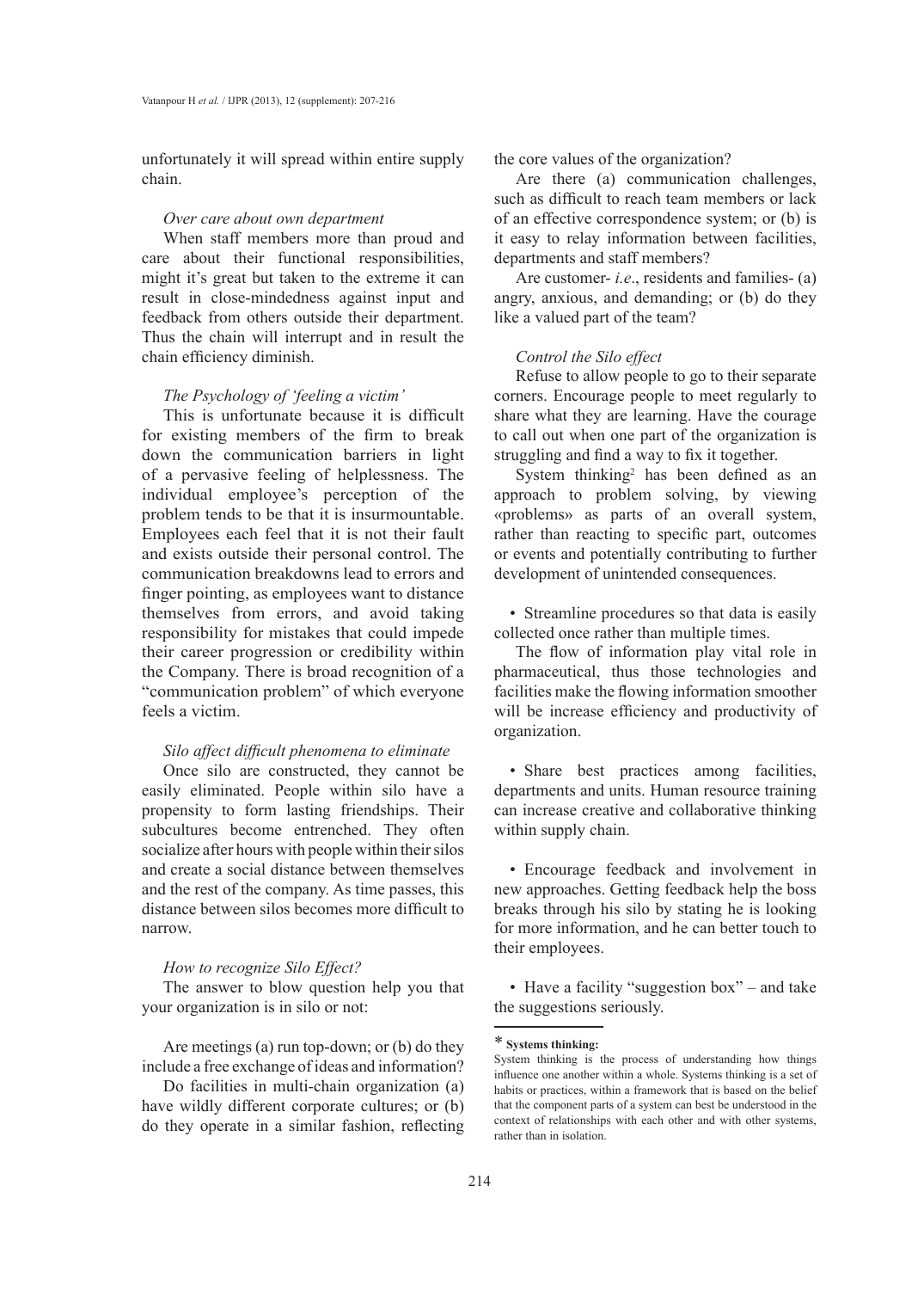A suggestion box allows people to anonymously share their ideas and experiences and can be a valuable source of information. Look beyond the complaints/suggestions for the underlying problems. Organizations can disrupt the «I own this area» mindset noted above by encouraging (or requiring) broader and more diverse input into decisions and program development. In short, allow more people to have voice. Staff specialists don›t relinquish their expertise to the wisdom of crowds; rather, they allow their knowledge to be informed and amplified by others› insights and perspectives.

• Listen to the resident and family councils. In this competitive atmosphere, the more satisfied the residents and families are, the more likely they'll refer friends and neighbors to you. By raising concerns, they're doing you the favor of pointing out areas that, when addressed, can become selling points for your facility. Train your team on customer service techniques and watch your organization flourish.

• Get feedback from all members. That allows everybody involved in the implementation benefits.

• Meetings and conversations. An easy way to walk the talk of breaking down silo, is to consider who we currently walk and talk with and change our patterns of interaction, a strategy suggested by Cynthia D›Amour. Meetings create and share meaning, and changing their patterns is a simple way to bridge silo. That being said, meetings are also time drains and can be the bane of a staffer›s existence. To avoid negative repercussions from broadening meeting audiences, be sure to:

Share agendas in advance with timed items.

Allow individuals to attend only the portion of meetings where they can make a contribution.

When appropriate, let people share input in advance without attending.

Ensure meeting facilitators are appropriately skilled to manage conversations, particularly ones involving larger and more diverse groups of participants.

## **Conclusion**

According to our investigation, pharmaceutical industries are severely fragmented and so silo effect is more highlighted in them rather than other industries. Pharmaceutical industries consist of several authorized units that led to silo effect which causes loss of competition in the market as well as expenses augmentation. On the other hand to keep their position in the market they need frequent innovation and highly equipped management for flow of information that playes a prominent role in pharmaceutical companies successful mission.

Silo effect or silo mentality is a factor that leads to redundancies, poor communication, reduced trust, and often keeps one department or group against another in the company. It is important to understand how silos forms, the impact they have upon workplace culture, morale and productivity, and most importantly, how to move past the silo mentality towards unified, high performance teamwork.

Further silo effect is long last barrier in a part of organization that will spread along whole organization. An organization's first line of defense against an unhealthy silo mindset is the hiring process that hard attention to this part can be the best practice. But some silo beliefs and mindsets are bound to linger, and organizations should attempt to replace them with alternative thinking whenever possible.

Silo existence isn't a binary, black and white mater. Most organizations and organizational units will have some silo characteristics at any given time. But silos become problematic when they are develop to a point that good performance suffers. The challenge is to indentify silos that are problematic or that threaten to become so, and to identify and take remedial steps.

Reduction or control of silo effect can fosters innovation and increases productivity by unlocking the information within portions that they need for cooperation and collaboration. Of course its control also gives a good chance to use the resources on time, will reduce the expenses and increases the competition potential of the company. Suggested approach to control the silo effect is supply chain management that will cause a fluent flow of information in all parts of the company.